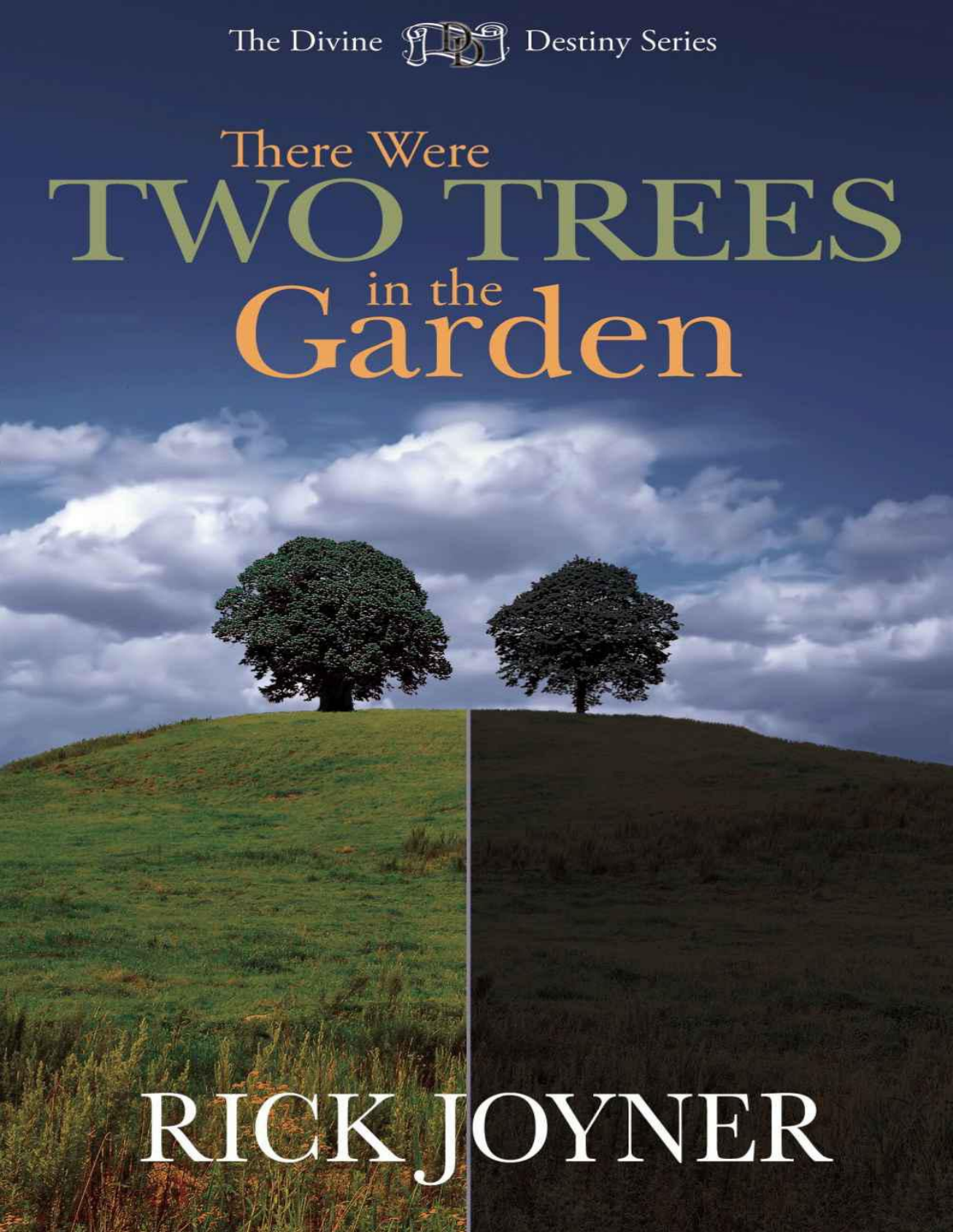# **Table of Contents**

- <span id="page-1-0"></span>• Copyright [Information](#page-2-0)
- [Chapter](#page-5-0) One- The Two Trees
- [Chapter](#page-9-0) Two- The Seed of Cain
- Chapter Three- The [Sacrifice](#page-1-0)
- Chapter Four- The Root of [Double-Mindedness](#page-1-0)
- Chapter Five-[Babylon](#page-1-0)
- Chapter Six- The [Antithesis](#page-1-0) of Babylon
- Chapter Seven- [Abraham](#page-1-0)
- Chapter Eight- [Looking](#page-1-0) for a City
- [Chapter](#page-1-0) Nine- Jacob and Esau, Reuben and Joseph
- Chapter Ten- Pharaoh, Moses, and Spiritual [Authority](#page-1-0)
- Chapter [Eleven-](#page-1-0) The Fear of God vs. The Fear of Man
- Chapter Twelve- The [Passover](#page-1-0)
- Chapter [Thirteen-](#page-1-0) Taking the Lamb Into the House
- Chapter [Fourteen-](#page-1-0) He Was Crucified by Us
- Chapter [Fifteen-](#page-1-0) The Life Is in the Blood
- Chapter [Sixteen-](#page-1-0) The Spirit Is Moving
- Chapter [Seventeen-](#page-1-0) No Strangers May Eat of It
- Chapter [Eighteen-](#page-1-0) The Victory
- About the [Author](#page-1-0)
- More from [MorningStar](#page-1-0)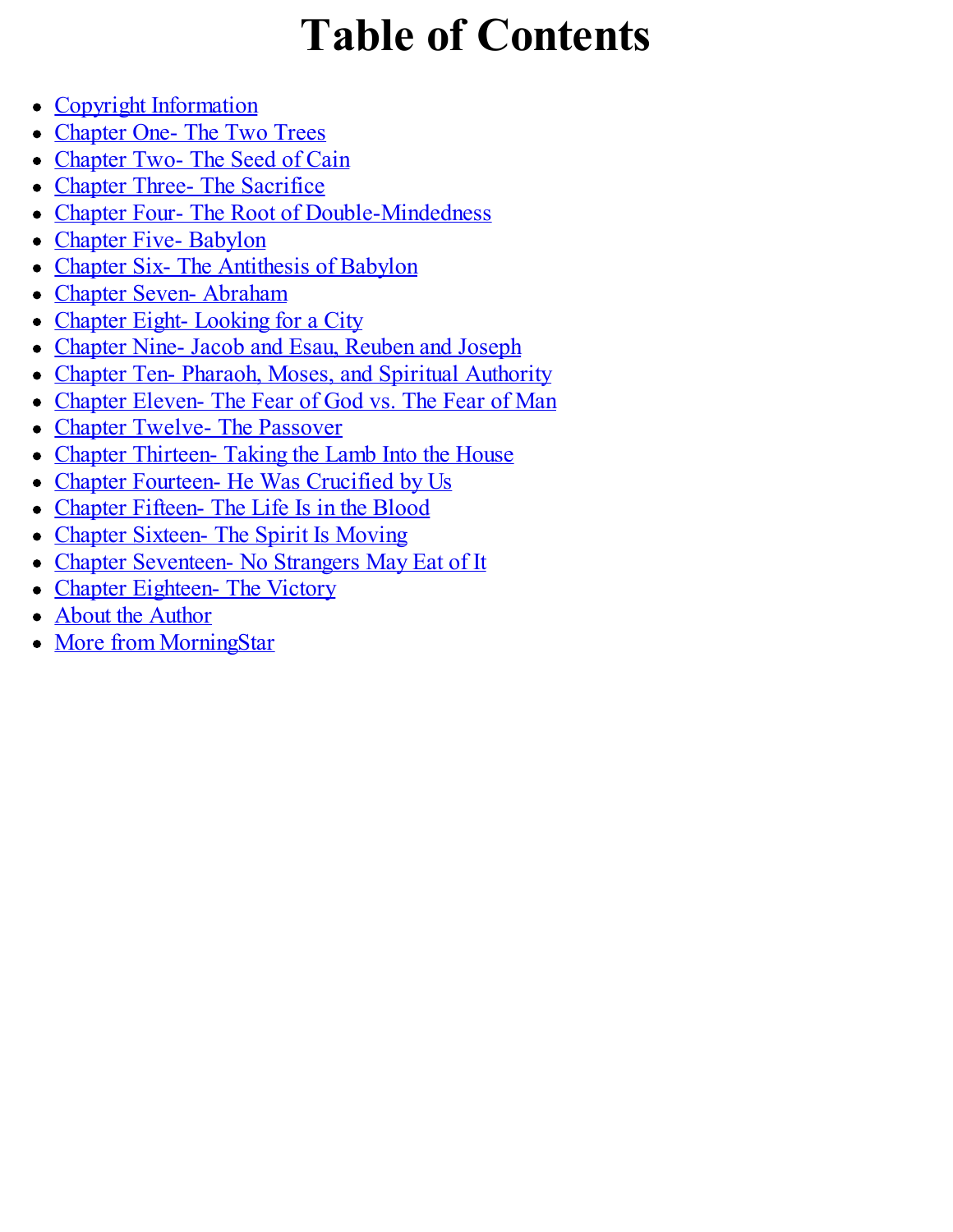## <span id="page-2-0"></span>**Copyright Information**

#### **There Were Two Trees in the Garden by Rick Joyner**

Copyright © 1985 E-Book Edition, 2010

Distributed by MorningStar Publications, Inc., a division of MorningStar Fellowship Church, 375 Star Light Drive, Fort Mill, SC 29715 www.MorningStarMinistries.org 1-800-542-0278

International Standard Book Number—978-1-60708-342-9

Cover Design: Kevin Lepp Book Layout: Justin Perry

Unless otherwise indicated, all Scripture quotations are taken from the New American Standard Bible, copyright © 1960, 1962, 1963, 1968, 1971, 1973, 1974, 1977 by The Lockman Foundation. Italics in Scripture are for emphasis only.

No part of this book may be reproduced or transmitted in any form or by any means, electronic, mechanical, including photocopying, recording, or by any information storage and retrieval system, without written permission from the author.

All rights reserved. Printed in the United States of America.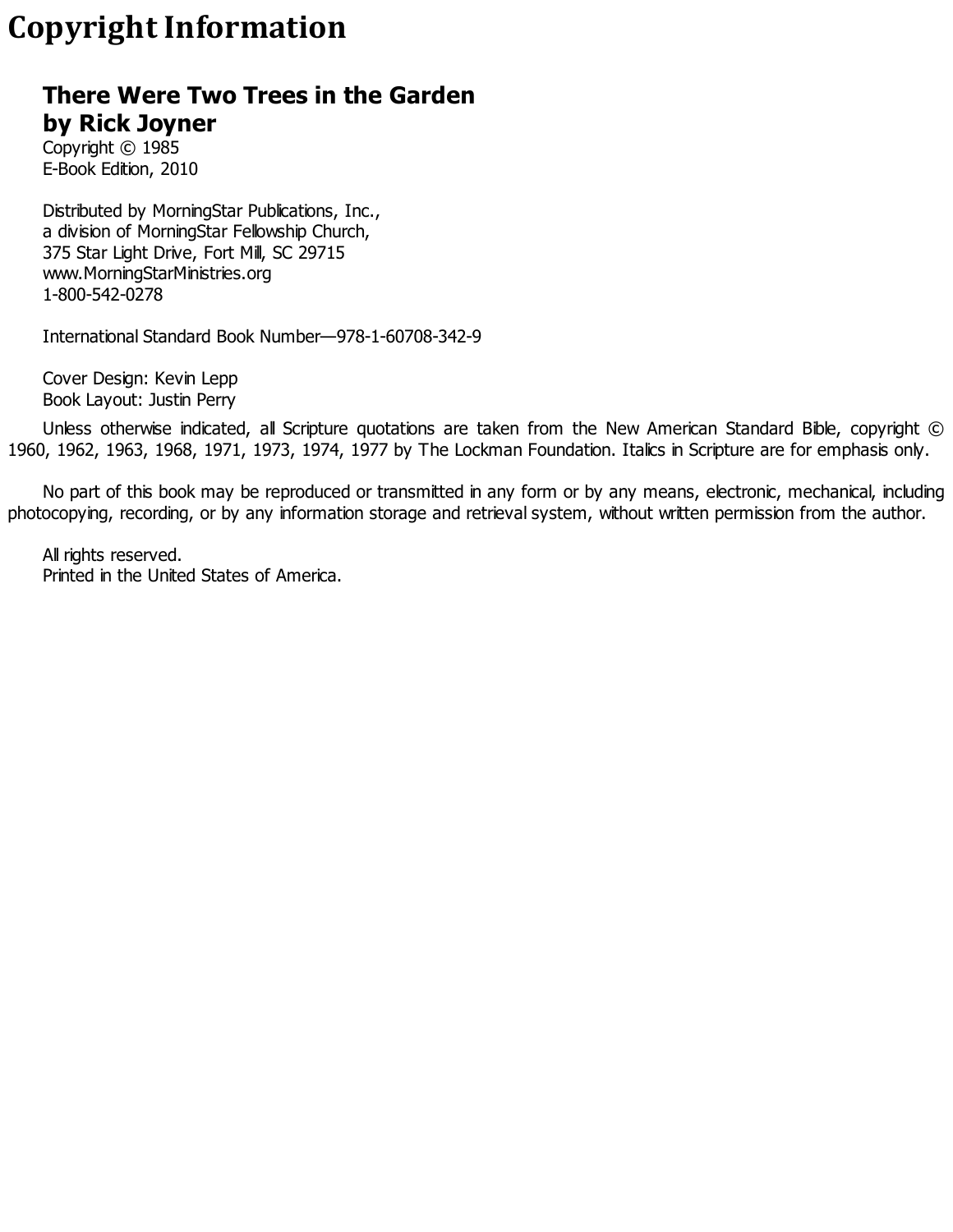## **There Were Two Trees in the Garden**

**Rick Joyner**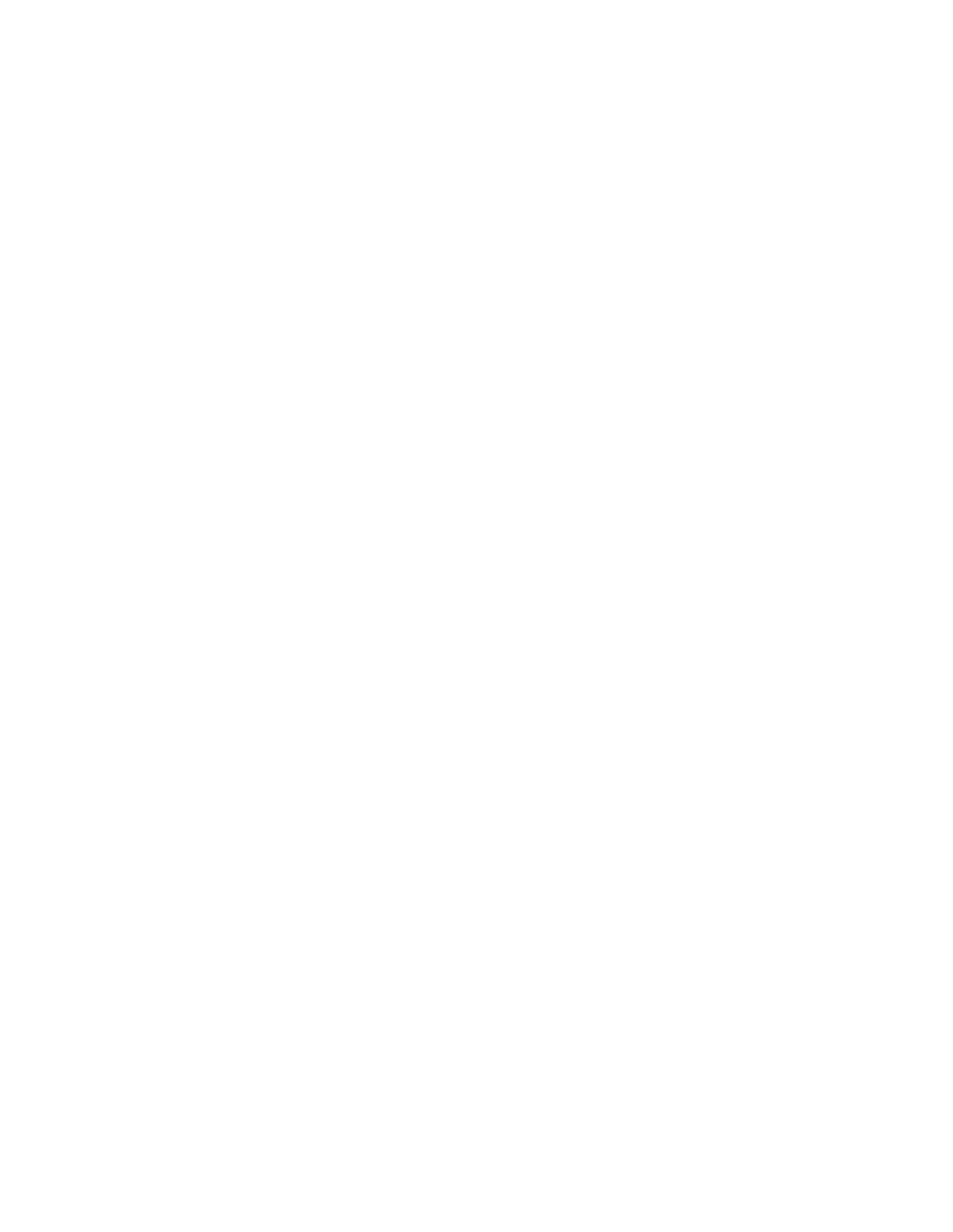## <span id="page-5-0"></span>**Chapter One- The Two Trees**

There were two trees in the Garden of Eden that challenged the course of the entire human race—the Tree of the Knowledge of Good and Evil and the Tree of Life. Metaphorically, these same two "trees" continue to be the challenge that will determine the course of our lives. When we become Christians these challenges do not end—they may well increase, and many times we will have to choose between the fruit of these trees. Between them we find the focal point of the dichotomy between the kingdom of God and the domain of evil. Understanding this difference may be the most important understanding one could ever have.

When speaking of the two women who bore Abraham's sons, Sarah and Hagar, Paul explained that they represented allegories, or symbolic repre-sentations, of biblical truths concerning the covenants of law and grace (see Galatians 4:21- 26). In this same way, the Tree of Knowledge and the Tree of Life also represent profound biblical truths that are crucial for us to understand if we are going to walk the path of life and avoid the snares of death.

In one way, they are symbolic of two spiritual lineages, or "family trees." The Bible, from Genesis to Revelation, follows the history of these two lineages. Understanding these lineages can help us to understand the most common errors which entangle the entire human race in the sin that leads to death, including those which have repeatedly been a stumbling block to the church. Understanding these lineages can also enable us to recognize and stay on the only path to true liberty and eternal life.

First, we must understand that Satan did not tempt Eve with the fruit of the Tree of Knowledge just because of the Lord's prohibition to eat it. He tempted her with it because the source of his power was rooted in that tree. Furthermore, the Lord did not give this prohibition just to test Adam and Eve—He did it because He knew that the fruit of that tree was poison. When He instructed Adam not to eat from the Tree of Knowledge, He did not say "If you eat from that tree I'm going to kill you," but, **"in the day that you eat from it you shall surely die" (see Genesis 2:17).** It was not just man's disobedience that brought death to the world, but the fruit from this tree.

What could be such a deadly fruit? The Tree of the Knowledge of Good and Evil metaphorically represented the Law, which includes the Law given by God through Moses, as well as what we call "legalism." Legalism is adherence to humanly imposed laws which are implemented to try to make men righteous. Why did God give the Law if its fruit was poison? It is for the same reason that He put the Tree of Knowledge in the Garden. As we will see, this was actually to free man so that he could have a special relationship to God.

However, this relationship would not come by eating from the tree, just as it cannot come through the Law. The Tree of Knowledge had to be put in the Garden because there could be no freedom to obey unless there was freedom to disobey. There could be no true worship unless there was the freedom to not worship. We will examine this in more depth later, but this is why the Apostle Paul declared, **"the power of sin is the law" (see I Corinthians 15:56).** This is because it is through the Law that we derive our knowledge of good and evil.

We may wonder how this knowledge brings death until we see the fruit. The knowledge of good and evil kills us by distracting us from the One who is the source of life: Jesus—the Tree of Life. The Tree of Knowledge causes us to focus our attention upon ourselves. The Law empowers sin, not just because it excites the evil in us, but because its remedy for resisting the evil is a form of good that is really self-righteousness instead of the righteousness provided by God through His Son, the Tree of Life. This knowledge derived through the Law will drive us either to corruption or self-righteousness, both of which lead us to death.

It is significant that the Tree of Knowledge is found in the center of the Garden (see Genesis 3:3). Self-centeredness is the chief malady that it afflicts us with. After Adam and Eve ate its fruit, their first response was self-inspection or selfcenteredness. Before eating, they had not even noticed their nakedness—their attention was on the Lord and the purposes for which He had created them.

After eating, they were forced to measure themselves by the good and evil which they now understood. There is no easier way to keep us from the Tree of Life than to have us focus our attention upon ourselves. This is what the Law accomplishes. Because of this, Paul called it **"the ministry of death"** and the **"ministry of condemnation" (see II Corinthians 3:7, 9).**

Again, when we define the Tree of Knowledge as the Law, we are not referring only to the Law of Moses. We often think of the Old Testament as the Law and the New Testament as grace, but this is not necessarily true. The Old Covenant is the letter; the New Covenant is the Spirit. If we read the New Testament with an Old Covenant heart, it will just be law to us. We will still have dead religion with righteousness that is based on compliance with written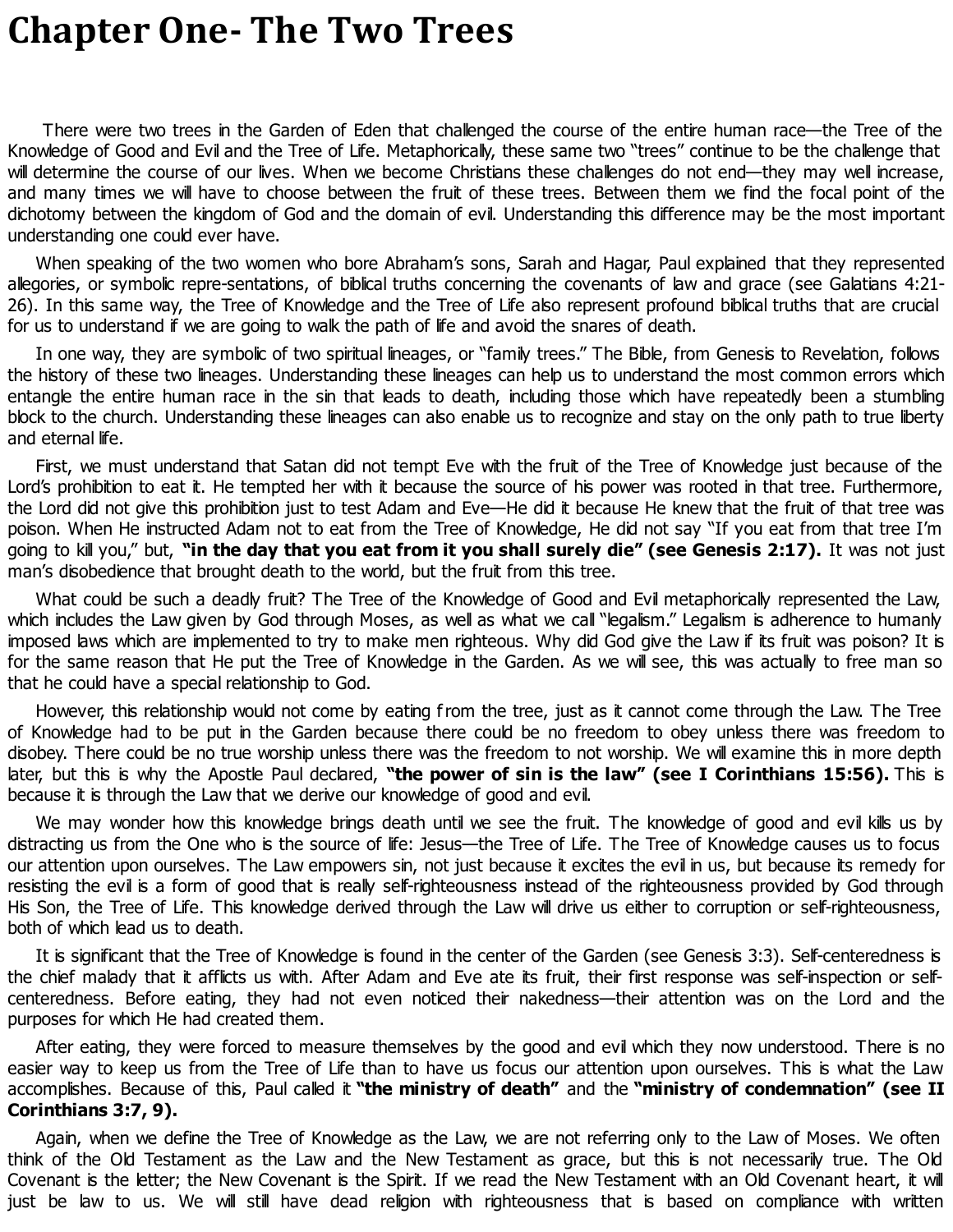commandments instead of a living relationship with God.

The Lord said that He was going to send His Spirit to lead us into all truth. All truth is in Jesus. The Spirit was sent to testify of Jesus, to point us to the Tree with the fruit that gives life, not death (see John 16:13). The Bible is a most precious and wonderful gift from the Lord to His people, but it was not meant to take the place of the Lord Himself or the Spirit whom He sent. The Bible is a means, not an end. Knowing the Book of the Lord is not our primary goal, but rather to know the Lord of the Book. As wonderful a gift as the Bible is, it is not God. If it supplants the place of the Lord in our lives, it has actually become an idol.

Many fall into the idolatry of worshiping the things of God in place of God Himself. The reason for this can be found in the allegory of these two important trees which were in the Garden. We see in Genesis 2:9 that the Tree of Life was also in the center of the Garden. One of these trees will be the center of our lives and it is a choice that each of us must make.

There is a ditch on either side of the path of life. On one side there is legalism. On the other side is lawlessness. Both lead to death. If we tend to be reactionary, we will usually react to one of these ditches too much so that we end up in the one on the other side. God's answer to lawlessness is not legalism, but rather the cross. If we seek to be justified by the works of the Law, we are turning our backs on God's provision—the cross. If we turn from legalism without going to the cross, we will end up in lawlessness, one of the greatest evils to come upon the world in the last days.

Let us always keep in mind that the many errors and divisions within the body of Christ are not due to faults in the Bible, but our misuse of it. Some of the laws and principles wrested from the New Testament rival anything that the Pharisees did in the Old Testament! This has caused us to try to measure our spirituality by how well we conform to the letter. True spirituality is not found in adapting to a form, but by the forming of Jesus within us.

We must all choose between partaking of the Law and partaking of Christ; we cannot have both. This central truth is discussed at length in the Book of Galatians and many other New Testament texts. Yet it seems that the application of this truth to our lives is frequently missed and has repeatedly been the cause of many devastating conflicts between individual believers, churches, denominations, and movements.

#### **The Letter Kills**

It was for a good reason that the Lord instructed us to judge men by their fruit. A parrot can be taught to say and do the right things. Satan, likewise, often comes as **"an angel of light" (see II Corinthians 11:14),** quoting Scripture just as he did in his temptation of Christ Jesus. His work will often impressively conform to the letter, but only Jesus can bring forth the fruit that is LIFE. **"The letter kills, but the Spirit gives life" (see II Corinthians 3:6)**. The serpent is still speaking from the midst of the Tree of Knowledge, compelling us to eat its fruit. We must learn to recognize this voice and reject it, regardless of how good the fruit on the tree looks.

One of the primary schemes of the devil is to turn the Bible into the Tree of Knowledge for us, instead of the Tree of Life. He is seeking to make it law to us rather than a revelation of Christ, in whom alone life is found. If we read the Scriptures by the Spirit, they will testify of Jesus and will come to life. **"You search the Scriptures, because you think that in them you have eternal life; and it is these that bear witness of Me" (John 5:39)**.

The Spirit was sent to lead us to Him in the Scriptures and in all aspects of our lives. Reading the Scriptures without the Spirit brings only the knowledge of good and evil or a form of legalism, which brings death through self-righteousness.

The cross gives life and keeps us on the path of life because it was His sacrifice, not ours, that is our justification. However, the devil will also try to get us to stumble in our devotion to the cross by having us base our righteousness on how we have taken up our crosses rather than on the atonement of the Son of God. This may sound too complicated, but it is actually easy and simple to distinguish such temptations—the temptation is to get us to focus the attention on ourselves rather than Christ. The fruit of the Tree of Knowledge always leads to self-centeredness. When we focus on Christ, we are changed by beholding His glory, not ourselves.

Satan can counterfeit form, but he can never counterfeit the Spirit's fruit—which is Jesus, the Tree of Life. Man is able, to a certain degree for various self-centered and deceptive reasons, to change his outward behavior. Only the Spirit can change a man's heart. Therefore, the Lord looks upon the hearts of men, and in them He is looking for the heart of His Son. The Lord is not just trying to get us to do certain things and not do others; He is trying to conform us to the image of His Son, Jesus.

#### **The Path of Light**

Proverbs 4:18 says, **"But the path of the righteous is like the light of dawn, that shines brighter and**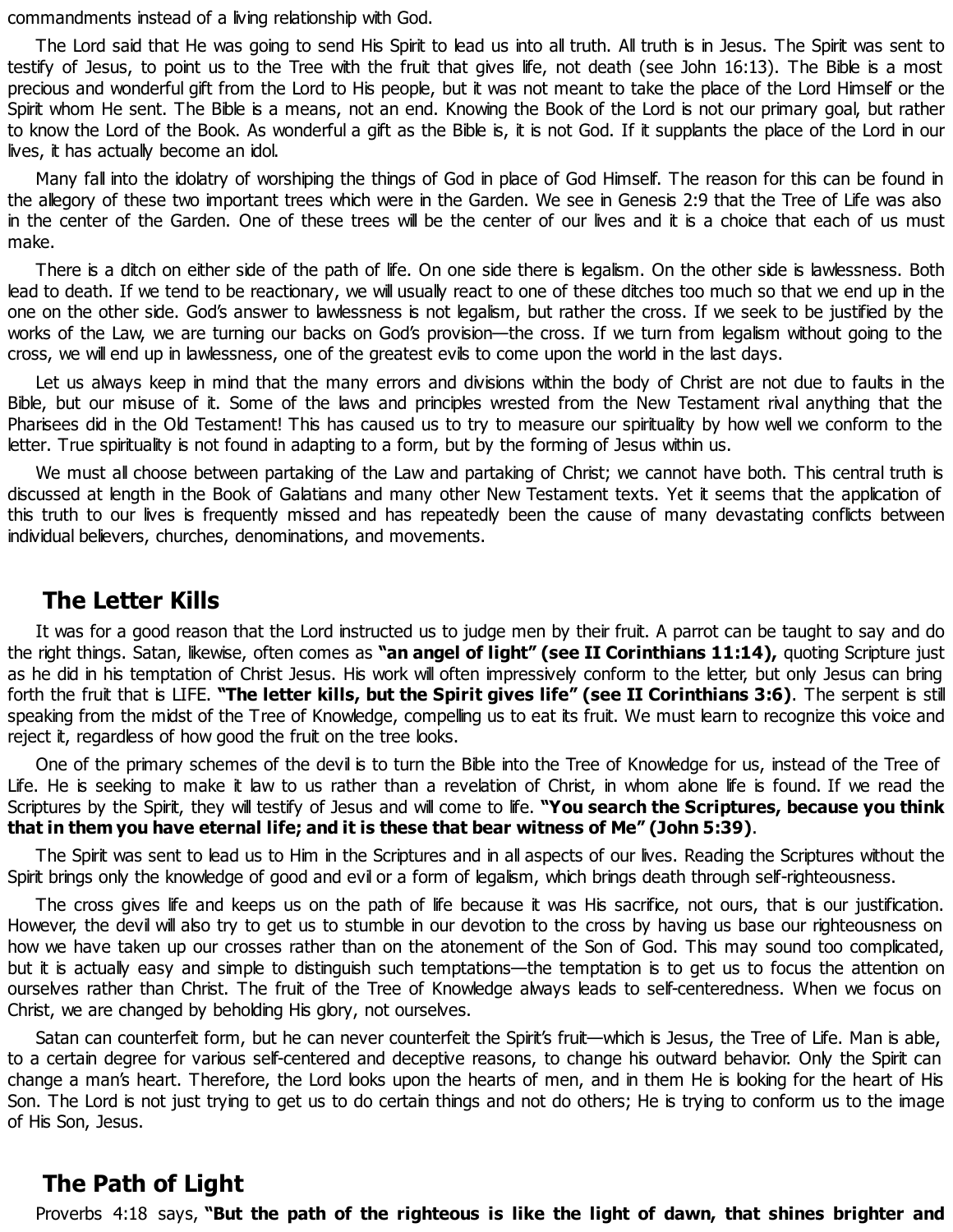**brighter until the full day."** This is normal Christianity. When we come to the Lord, a light should begin to shine on our path that becomes brighter and more clear until we are walking in the fullness of the light. However, this is not the testimony of many Christians, whose lives seem to be that of increasing confusion and darkness rather than light. Why is this?

This is a primary way that we should know we have somehow turned from the right path. In the Lord, the wrong path will never change into the right one. If we missed the right path, then the only way to get back on it is to go back to where we missed the turn. That is called "repentance."

The Lord's first act of creation was to bring forth light. The very next thing He did was separate the light from darkness. There can be no cohabitation between light and darkness. When a person is re-created and born again, the Lord immediately begins to separate the light from the darkness in his life. Almost inevitably, usually in our zeal for Him, we try to take over this work and perform it the only way we have ever known—through the knowledge of good and evil.

This struggle between law and grace and between flesh and Spirit is the source of the inner discord afflicting most Christians. It is also the single greatest point of conflict between the truth that sets men free and the lies of the enemy that are meant to oppress them, bringing forth death rather than life.

On the third day of creation, the Lord established a physical and spiritual law of critical importance. He ordered that trees would only bear fruit and produce seed after their own kind (see Genesis 1:11-12). The fruit of these two trees is to forever be separate and distinctive, as the Lord Jesus also testified: **"For there is no good tree which produces bad** fruit; nor, on the other hand, a bad tree which produces good fruit. For each tree is known by its own fruit" **(Luke 6:43-44)**. Paul further stated, **"Whatever a man sows, this he will also reap" (see Galatians 6:7)**.

We cannot bring forth fruit that is life while we are partaking of the Tree of Knowledge. Likewise, if we are partaking of the Tree of Life, we will not bring forth the fruit of the Tree of Knowledge—death. A tree can only produce fruit after its own kind.

Trees are sometimes symbolic of family lineages, which is where we derived the term "family tree." So these two trees in the Garden were, in a sense, a prophecy of the two lineages that would come forth in all of mankind. In order for Christ to come forth in man, His seed had to be sown in man. Likewise, in order for the "man of sin" to come forth in man, that seed also had to be sown in man. The fruit of a seed cannot be reaped unless it is first planted.

When Adam and Eve ate of the Tree of Knowledge, they were destined to perpetuate the fruit of that tree; consequently, death spread to all of their descendants. But God in His grace and mercy determined that He would redeem their mistake. He planted in man the seed which would again bring forth the Tree of Life—Jesus.

Through Him true life will be restored to man. His seed is a spiritual seed, sown by the Holy Spirit. No flesh could beget Him, but all flesh could receive Him. The Lord promised the transgressing woman that a seed would come forth from her that would crush the head of the serpent who had deceived her (see Genesis 3:15). In the first two sons born to the woman, we discern the seeds of each tree manifesting and starting to grow.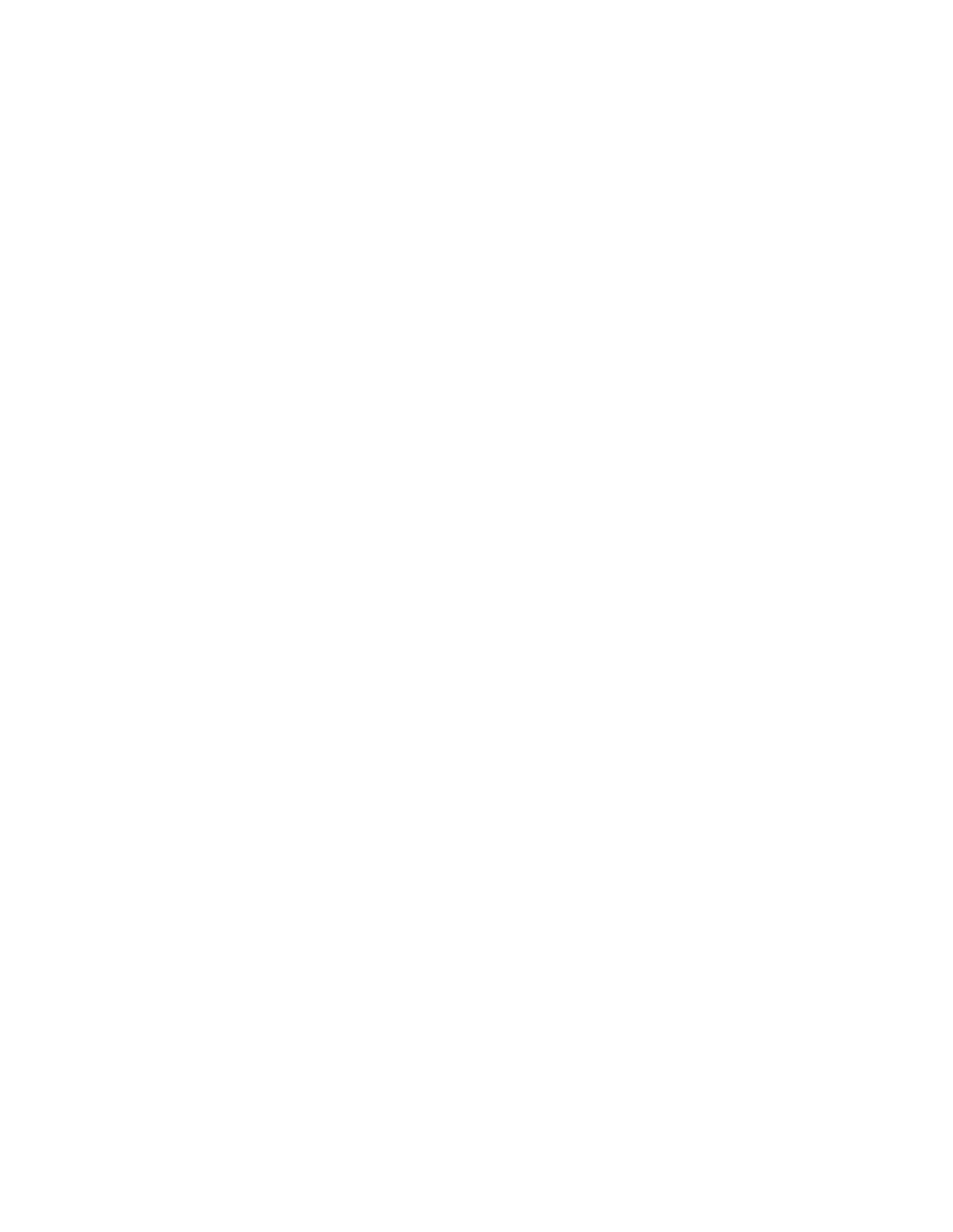## <span id="page-9-0"></span>**Chapter Two- The Seed of Cain**

After the transgression of Adam and Eve, the Lord prophesied the propagation of the two seeds—those who would embrace the nature of the serpent, and those who would be of the lineage which would bring forth Christ. Cain and Abel clearly reflected these two seeds as well as the predicted enmity between them. Understanding this conflict can help us understand the basic conflict between the kingdom of God and the domain of evil.

Cain is a type of the fallen nature of man. As we are all descendants of the fallen man, this nature is in us all. Cain was the firstborn and is a type of the first man, Adam. Cain was of the earth, **"a tiller of the ground" (see Genesis 4:2).** This reflects a fundamental characteristic of those we will refer to as the seed of Cain—they are "earthly-minded." This includes all who have not been born again by the Spirit.

The Lord Jesus testified, **"Unless one is born again, he cannot see the kingdom of God" (see John 3:3).** Until we are born again by the Spirit, we can only see that which is earthly. Even if we come to know that there is a spiritual realm and spiritual power, it will still revolve around our own self-centeredness and an earthly, carnal perspective.

Just as the curse placed upon the serpent to crawl on his belly forces him to conform to the contour of the earth, so his seed is confined to the natural realm. **"But a natural man does not accept the things of the Spirit of God; for they are foolishness to him, and he cannot understand them, because they are spiritually appraised" (I Corinthians 2:14).**

This is our condition until the curse is removed in Christ. As we are born again by His Spirit, we begin to see and walk in heavenly places, and we become less and less subject to the contours of the natural realm. Jesus is no longer confined to this earthly realm, and if we come to abide in Him, we will be with Him where He is—above all rule, authority, and dominion on this earth. Paul explained in Ephesians 2:4-7:

#### **But God, being rich in mercy, because of His great love with which He loved us,**

**even when we were dead in our transgressions, made us alive together with Christ (by grace you have been saved),**

#### **and raised us up with Him, and seated us with Him in the heavenly places, in Christ Jesus,**

#### in order that in the ages to come He might show the surpassing riches of His grace in kindness **toward us in Christ Jesus.**

We are called to be seated with Him above and to see everything from that position. This is the mature fruit of being born again. However, just as birth is not the end of life but the beginning, when we are born again, we begin the process of growing into our new nature. Our minds have to be renewed or we have to think radically differently than we did before. This is so different that, to paraphrase the way the Apostle Paul said it, we should be more at home in the spiritual realm than in the natural (see II Corinthians 5:6).

When we are born again, we begin our life as a part of the new creation, which greatly transcends the old one. Before the Fall, the first-creation man could walk and have fellowship with God, but this is far short of what we have been given as the new creation. Now we do not just walk with God and have fellowship with Him—He has come to live in us! As the new creation, we have actually become temples of the Holy Spirit.

As awesome as it must have been for Mary to experience the seed of the Holy Spirit growing within her, as born-again believers, we should have no less awe as we behold Christ Himself living in our hearts by the Holy Spirit. Let's face it, if we had awakened this morning and had seen Jesus physically manifested, standing next to our bed, do you think our day would have been a little different? Suppose He had gone along with us all day as our companion—would that have made a difference?

> End of this sample Kindle book. Enjoyed the sample?

> > Buy [Now](https://www.amazon.com/gp/g7g/fws/anchor/buyEbook.xml?asin=XXXXXXXXXX) or See details for this book in the [Kindle](https://www.amazon.com/gp/g7g/fws/anchor/detailPageEbook.xml?asin=XXXXXXXXXX) Store